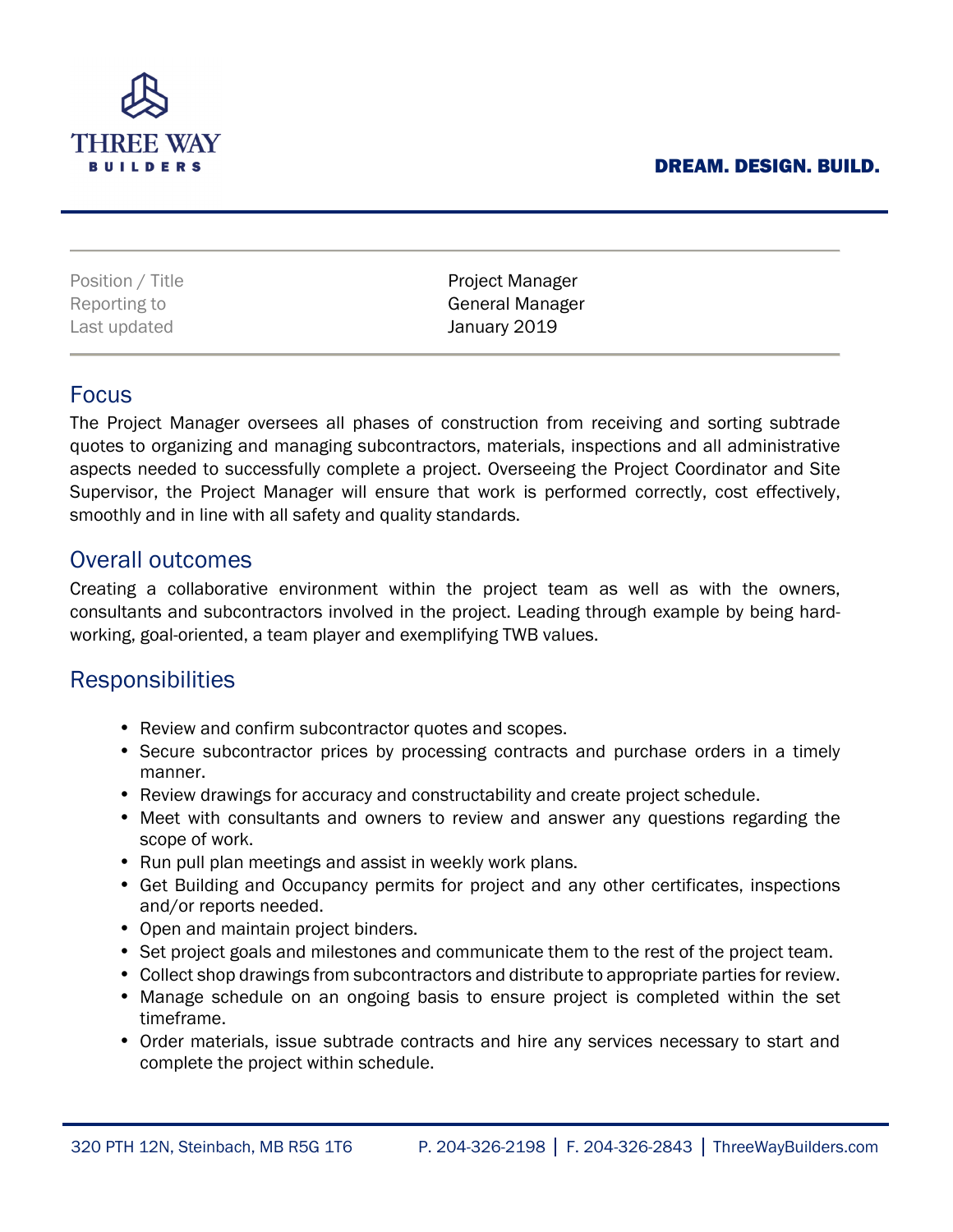

- Manage project accounting master sheet and project log.
- Keep a detail record of all communication and correspondence involved in the project.
- Attend site visits to verify scope of work, assess quality and safety and review project's progress.
- Process subtrade and owner change orders efficiently and quote changes beyond original scope of work for approval.
- Facilitate weekly site-team and client meetings to ensure expectations, schedule and all relevant changes are communicated effectively and issues are resolved or escalated in a timely manner.
- Assist Site Supervisor in ensuring all required materials and equipment are delivered/available on site to eliminate wait times and minimize down time.
- Ensure all safety concerns and incidents are immediately taken care of.
- Gather daily and weekly reports from Site Supervisor and review for compliance.
- Gather progress pictures from Site Supervisor and Project Coordinator.
- Maintain an up-to-date set of drawings and finalize as-builts.
- Oversee and initiate final inspections, deficiencies and warranties as appropriate.
- Perform final walkthrough with owner and mark down any deficiencies.
- Ensure O&M is complete and send it to respective parties once project is completed.
- Assist as necessary to resolve issues arising from work procedures, complaints, misunderstandings, etc.
- Initiate and carry out regular one-on-ones with each individual within the project team.
- Delegate tasks to team members based on their abilities to ensure project gets successfully completed.
- Provide weekly updates to General Manager.

# Requirements

### **QUALIFICATIONS**

- Degree or diploma in Project/Construction Management, Architectural Sciences or a related field of study considered an asset.
- 5+ Years of work experience as a Project Manager preferred.
- Previous experience in and excellent knowledge of the construction industry, construction methods and building codes is required.
- Gold Seal designation considered an asset.
- LEAN designation considered an asset.
- Valid Driver's License.